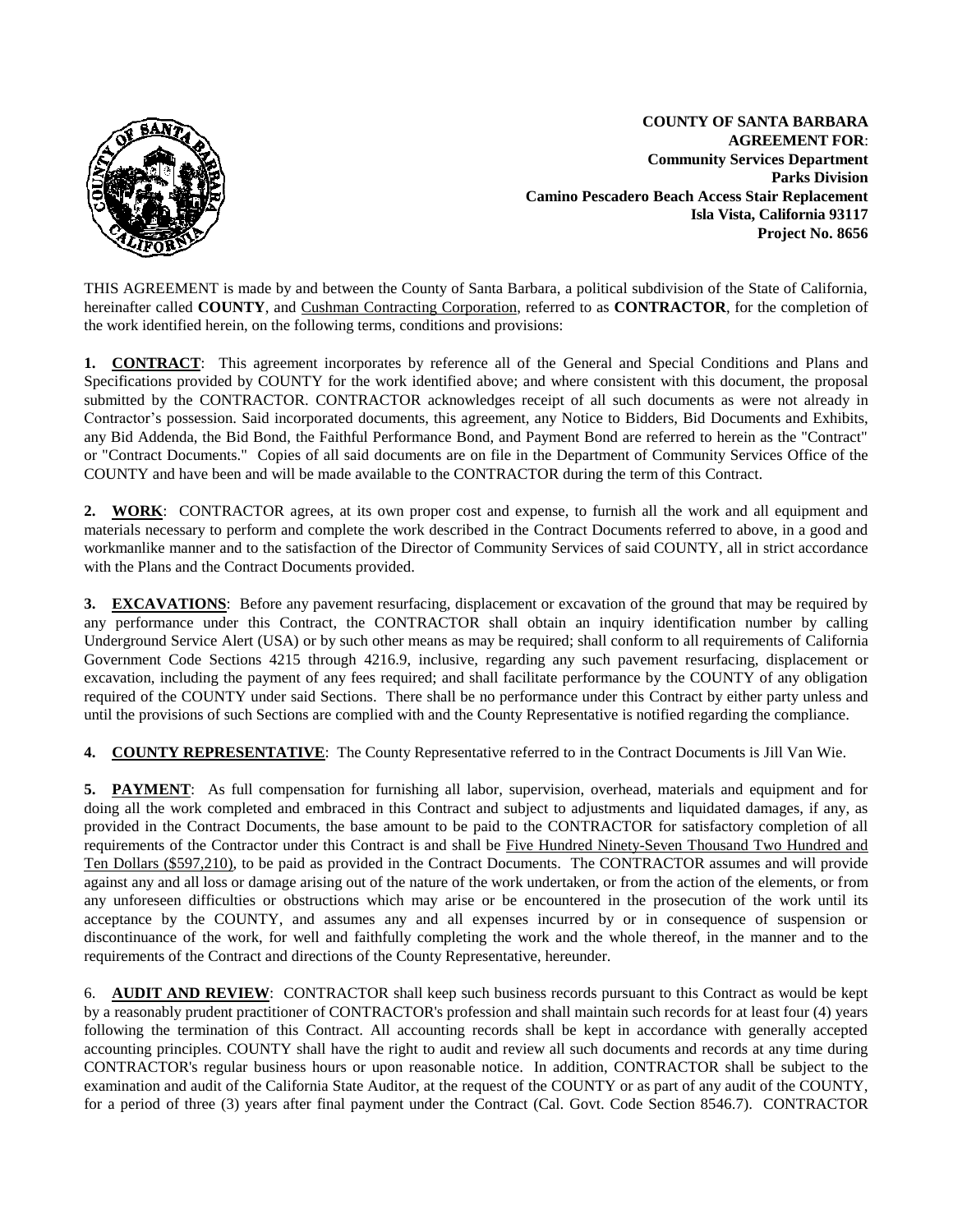shall participate in any audits and reviews, whether by COUNTY or the State, at no charge to COUNTY. If federal, state or COUNTY audit exceptions are made relating to this Contract, CONTRACTOR shall reimburse all costs incurred by federal, state, and/or COUNTY governments associated with defending against the audit exceptions or performing any audits or follow-up audits, including but not limited to: audit fees, court costs, attorneys' fees based upon a reasonable hourly amount for attorneys in the community, travel costs, penalty assessments and all other costs of whatever nature. Immediately upon notification from COUNTY, CONTRACTOR shall reimburse the amount of the audit exceptions and any other related costs directly to COUNTY as specified by COUNTY in the notification.

**7. EXTRA WORK**: Extra work, materials, resolution of disputes, corrections, and/or changes to the plans and specifications as are required for the proper completion of the work or the improvement contemplated may be effected or authorized in writing and agreement made of compensation at the same rate per unit (or at a corresponding rate for work that is different from that provided for in the Contract Documents) by the County Representative, in an amount not to exceed 10% of the first \$250,000, or \$25,000, plus 5% of the amount of the bid in excess of \$250,000 as provided in California Public Contract Code Section 20142. Excess work or changes in excess of Forty-Two Thousand Three Hundred Sixty-One Dollars (\$42,361) may be authorized by resolution or minute order of the Santa Barbara County Board of Supervisors. The County Representative may agree upon appropriate additional time to be allowed as required for such extra work, materials, resolution or changes.

**8. COMPLIANCE WITH LAWS**: CONTRACTOR shall keep fully informed of all laws, ordinances and regulations which do or may affect the conduct of the work, the materials used therein or persons engaged or employed thereon and all such orders of bodies and tribunals having any jurisdiction over same. If it be found that the Special Provisions or Standard Specifications for the work conflict with any such law, ordinance or regulation, the CONTRACTOR shall immediately report same to the County Representative in writing. CONTRACTOR shall at all times observe and comply with and shall cause all agents and employees to observe and comply with all such laws, ordinances, regulations or decrees as the same now exists or may be hereafter amended and all superseding provisions thereof. CONTRACTOR acknowledges, particularly, the provisions of Sections 9364, 9550 and 9560 of the Civil Code of California. CONTRACTOR shall protect and indemnify the County of Santa Barbara, the Board of Supervisors, the Director of Community Services, and/or any officer, agent or employee of the COUNTY against any claims or liability arising from or based on the violation of any such law, ordinance, regulation or decree whether by CONTRACTOR, or a subcontractor, agent or employee.

**9. PAYMENTS NOT ACCEPTANCE**: No certificate given or payments made under this Contract, except the final payment shall be evidence of the performance of this Contract, either wholly or in part, against any claim upon CONTRACTOR. Final payment for the work performed under this Contract shall not be made until the lapse of thirty (30) days after the Notice of Completion of said work has been filed for record and no payment shall be construed to be acceptance of any defective work or improper materials. CONTRACTOR agrees that the payment for final quantities due under this Contract and the payment of undisputed Contract amounts due for any work in accordance with any amendments of this Contract, shall release the County of Santa Barbara from any and all claims or liabilities on account of work performed under this Contract or any amendments thereof related to those amounts. In addition to guarantees required elsewhere, CONTRACTOR shall and does hereby guarantee all workmanship and material to be free of defects and fit for the purposes intended for a period of one year from and after both the date of acceptance of the work and the recordation of the Notice of Completion by the COUNTY, and CONTRACTOR shall repair or replace any or all work and material, together with any other portions of the work which may be displaced in so doing, that in the opinion of the County Representative, is or becomes defective during the period of said guarantee without expense whatsoever to the COUNTY.

**10. PREVAILING WAGE RATES**: CONTRACTOR shall comply with the California Labor Code, including, but not limited to, the payment of prevailing wages when required. The general prevailing wage rates determined by the Director of Industrial Relations, for the county or counties in which the work is to be done, are on file at the office of the Community Services Department. Copies of these general prevailing wage rates shall be made available to any interested party upon request. Changes, if any, to the general prevailing wage rates will be available at the same location. The prevailing wage rates are also available from the California Department of Industrial Relations' internet website at [http://www.dir.ca.gov/dlsr/pwd.](http://www.dir.ca.gov/dlsr/pwd) The CONTRACTOR shall post applicable prevailing wage rates at each job site.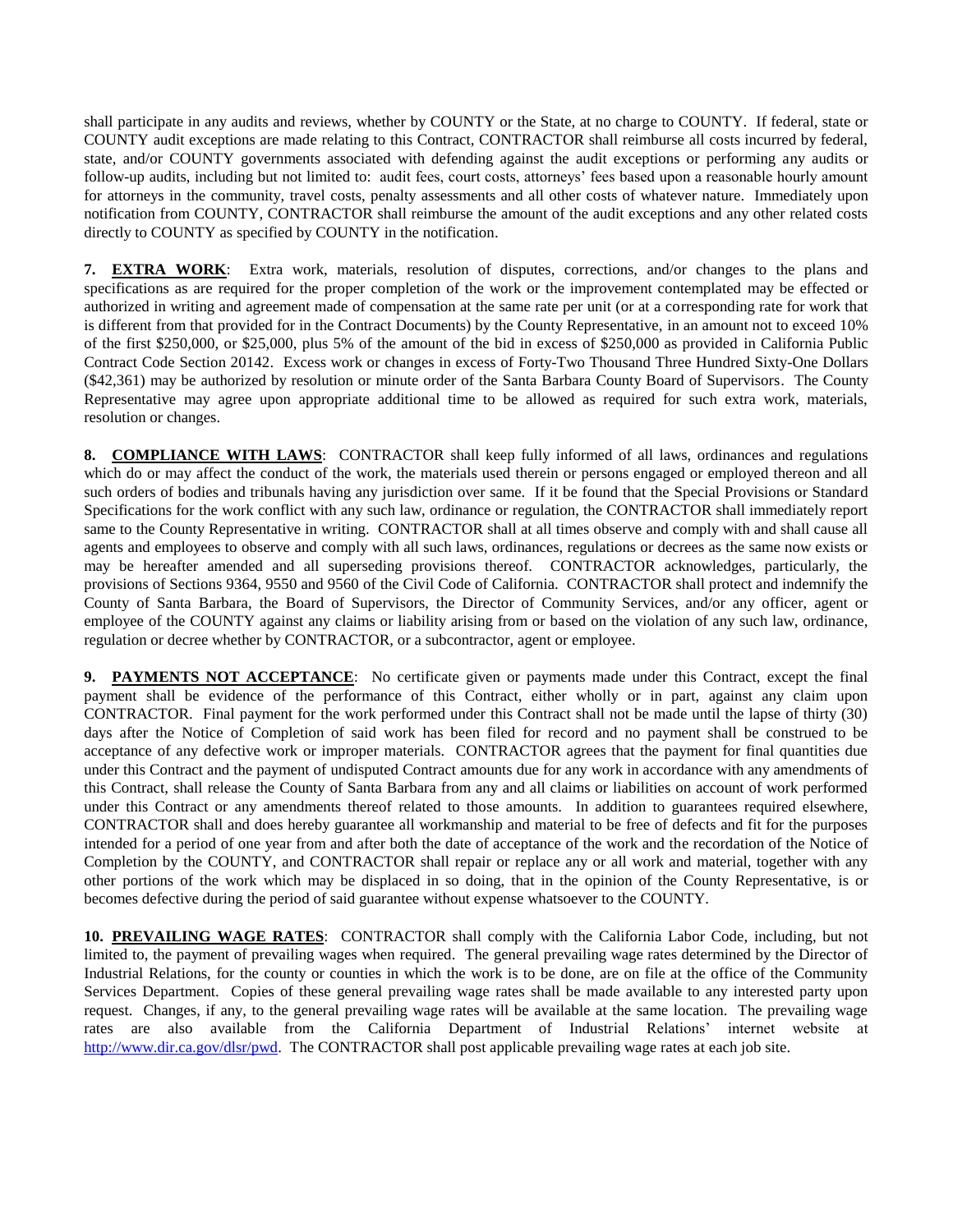**11. CONTRACT DOCUMENTS ACKNOWLEDGED**: CONTRACTOR hereby declares that it has read the "Contract Documents" pertaining to the work to be accomplished hereunder, has carefully examined the plans, specifications and detail drawings of the work to be performed and fully understands the intent and meaning of the same.

**12. TIME FOR COMMENCEMENT, COMPLETION**: No work shall commence prior to the execution of this Agreement. As soon as practicable after the Contract has been executed by both the CONTRACTOR and the COUNTY, a Notice to Proceed will be issued by the County Representative stating the start date of the Contract time. The CONTRACTOR shall begin work within fifteen (15) calendar days after receiving the Notice to Proceed, unless otherwise provided. The work to be done under this Contract shall be completed within **one hundred five (105)** calendar days from the start date noted in the Notice to Proceed. Attention is directed to the provisions of this Contract pertaining to Liquidated Damages for failure to complete the work within the allowed time.

**13. WORKERS' COMPENSATION INSURANCE**: CONTRACTOR certifies as to knowledge of the provisions of Section 3700 of the California Labor Code which requires every employer to be insured against liability for Workers' Compensation or to undertake self insurance in accordance with the provisions of that Code. CONTRACTOR will comply with such provisions before commencing the performance of the work of this Contract.

**14. PROGRESS PAYMENT NO WAIVER FOR DELAY**: Any progress payment made after the scheduled completion date will not constitute a waiver of any liquidated damages heretofore agreed upon as part of this Contract.

**15. GUARANTEE BONDS**: Before any performance under this Contract, the CONTRACTOR shall provide the payment bond required by California Civil Code Section 9550 in the amount of 100 percent of the total amount payable under this Contract to secure the payment of all workers and suppliers, and the performance bond required by California Public Contract Code Section 20129 in the amount of 100 percent of the total amount payable under this Contract to secure faithful performance of all terms and conditions of this Contract, in a form approved by the COUNTY. Both securities shall contain provisions which automatically increase amounts thereof and/or time of completion or both for all change orders, extensions and additions to the work provided pursuant to this Contract. Any work performed prior to COUNTY's express approval of the CONTRACTOR's payment and performance bonds shall constitute material breach of this Contract, and the COUNTY shall not be liable for payment for any work performed under this Contract or otherwise prior to COUNTY's approval of the payment and performance bonds.

**16. NON-DISCRIMINATION**: The CONTRACTOR acknowledges that this Contract is subject to the provisions of Article XIII of Chapter 2 of the Santa Barbara County Code, providing against discrimination in employment. The CONTRACTOR agrees to perform all requirements of a contractor under the provisions of said Article and to pay all costs occasioned to the COUNTY by any noncompliance by the CONTRACTOR.

**17. DISPUTES**: Should any dispute arise respecting the construction or meaning of any of the plans or specifications, the dispute shall be resolved by the Engineer/Architect whose decision shall be final and binding upon the parties. If, after the decision of the Engineer/Architect as provided herein, claims (as defined in California Public Contracts Code Section 20104) under this Contract are filed by CONTRACTOR against COUNTY and those claims are in the aggregate amount of \$375,000 or less, said claims shall be resolved pursuant to California Public Contracts Code Sections 20104 through 20104.8, inclusive.

18. **SUBSTITUTION OF MATERIALS, SUBSTITUTION OF CONTRACTORS:** The County Representative is authorized to act on behalf of the awarding authority in order to substitute materials or equipment specified or to substitute subcontractors.